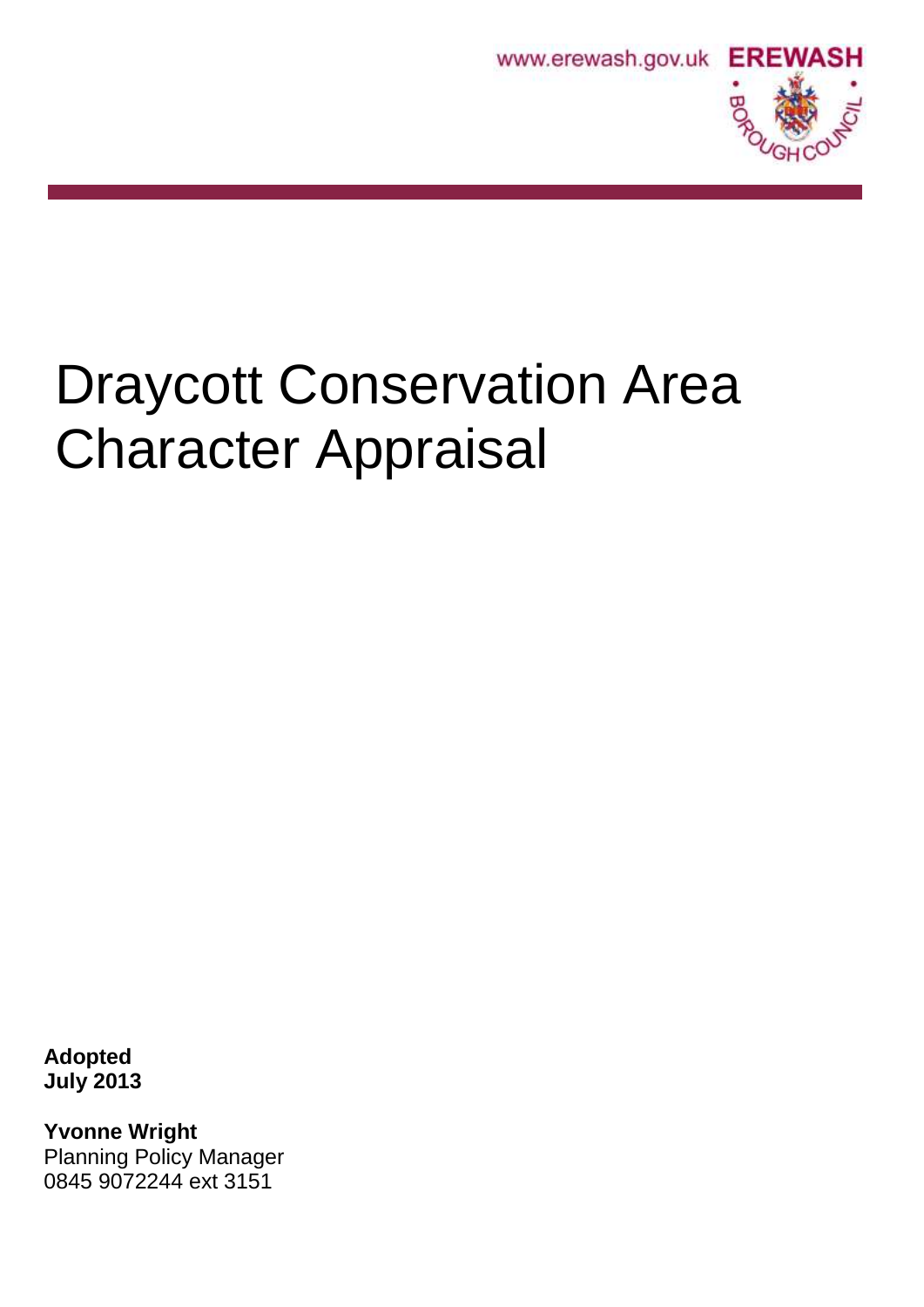# **Contents**

- **1 Introduction**<br>**1.3** Purpose of the
- Purpose of the Character Appraisal

# **2 Location and Setting**

# **3 Historic Development**<br>3.2 **Sources**

- Sources
- 3.5 Manorial and Parochial History
- 3.8 Early and medieval Draycott (c.670 to c.1540)<br>3.12 Post-medieval Draycott (c.1540 to c.1800)
- Post-medieval Draycott (c.1540 to c.1800)
- 3.17 Early Industrial Development (c.1800 to c.1850)
- 3.20 Victorian Draycott (c.1850 to 1914)
- 3.26 Modern Draycott (1914 to present)
- 3.29 Below Ground Remains

# **4 Character Zones**

- 4.2 The Village
- 4.3 Draycott Mills

# **5 Character Analysis: The Village**

- Uses of Buildings
- 5.4 Character of Development
- 5.7 Building Materials
- 5.12 Local Details
- 5.16 Designated Buildings

# **6 Character Analysis: Draycott Mills**

- 6.2 Use of Buildings
- 6.4 Character of Development
- 6.6 Building Materials
- 6.8 Local Details
- 6.12 Designated Buildings

# **7 Key Views and Thresholds**

- 7.1 South Street
- 7.3 Victoria Avenue
- 7.5 Market Street
- 7.6 Wilne Road

# **8 Open Spaces**

- 8.1 Market Place
- 8.3 Hard Landscaping
- 8.6 The Contribution of Trees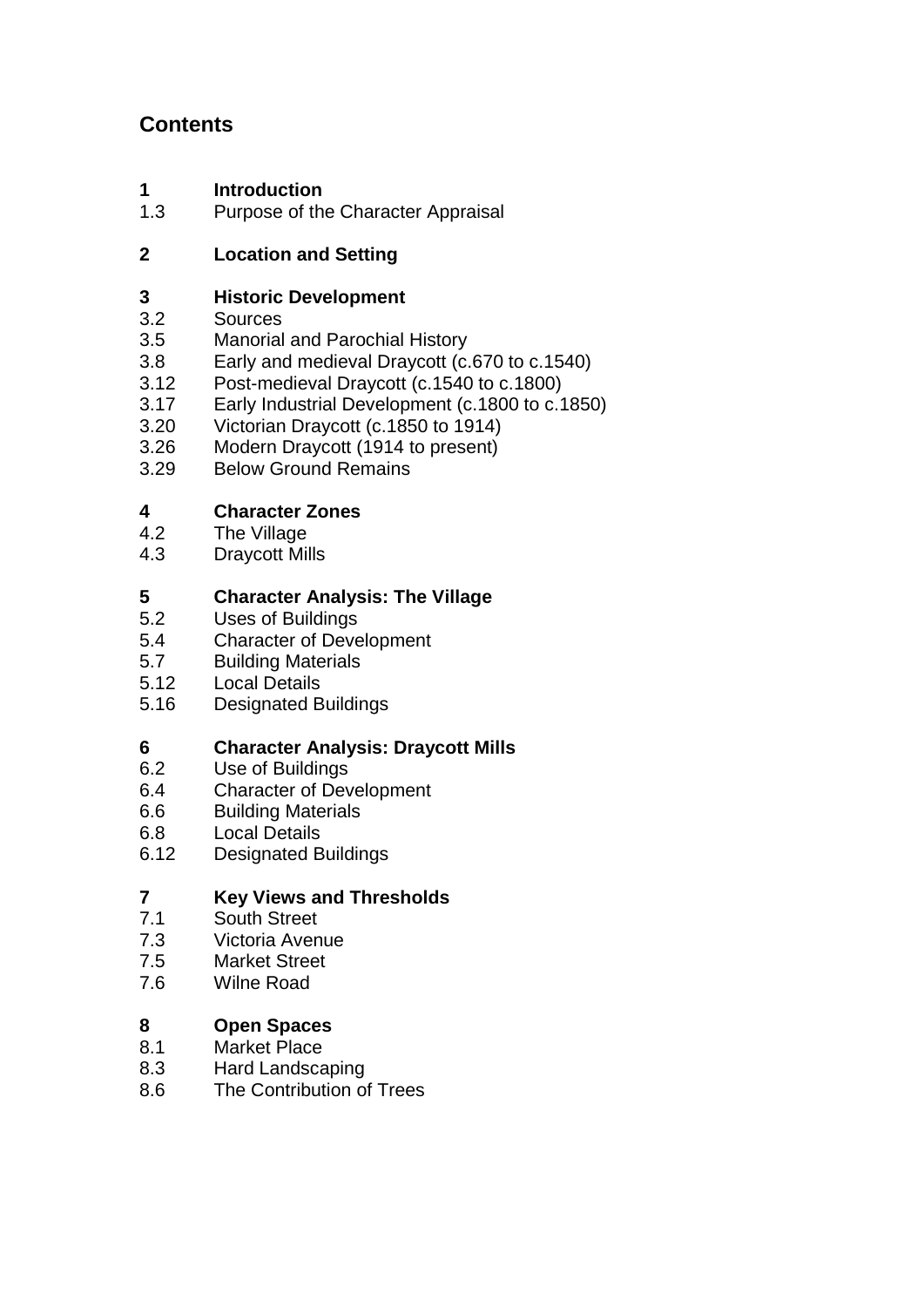# **9 <b>Opportunities for Enhancement**<br>9.2 Market Place

- 9.2 Market Place<br>9.4 Non-Tradition
- 9.4 Non-Traditional Materials<br>9.13 Holly Close
- **Holly Close**

# **10 Condition of Buildings**

#### **Maps**

- M1 Green Belt and Topography
- M2 Historic Development
- M3 Boundary
- M4 Character Zones
- M5 Walling Material<br>M6 Roofing Material
- M6 Roofing Material<br>M7 Window Styles
- Window Styles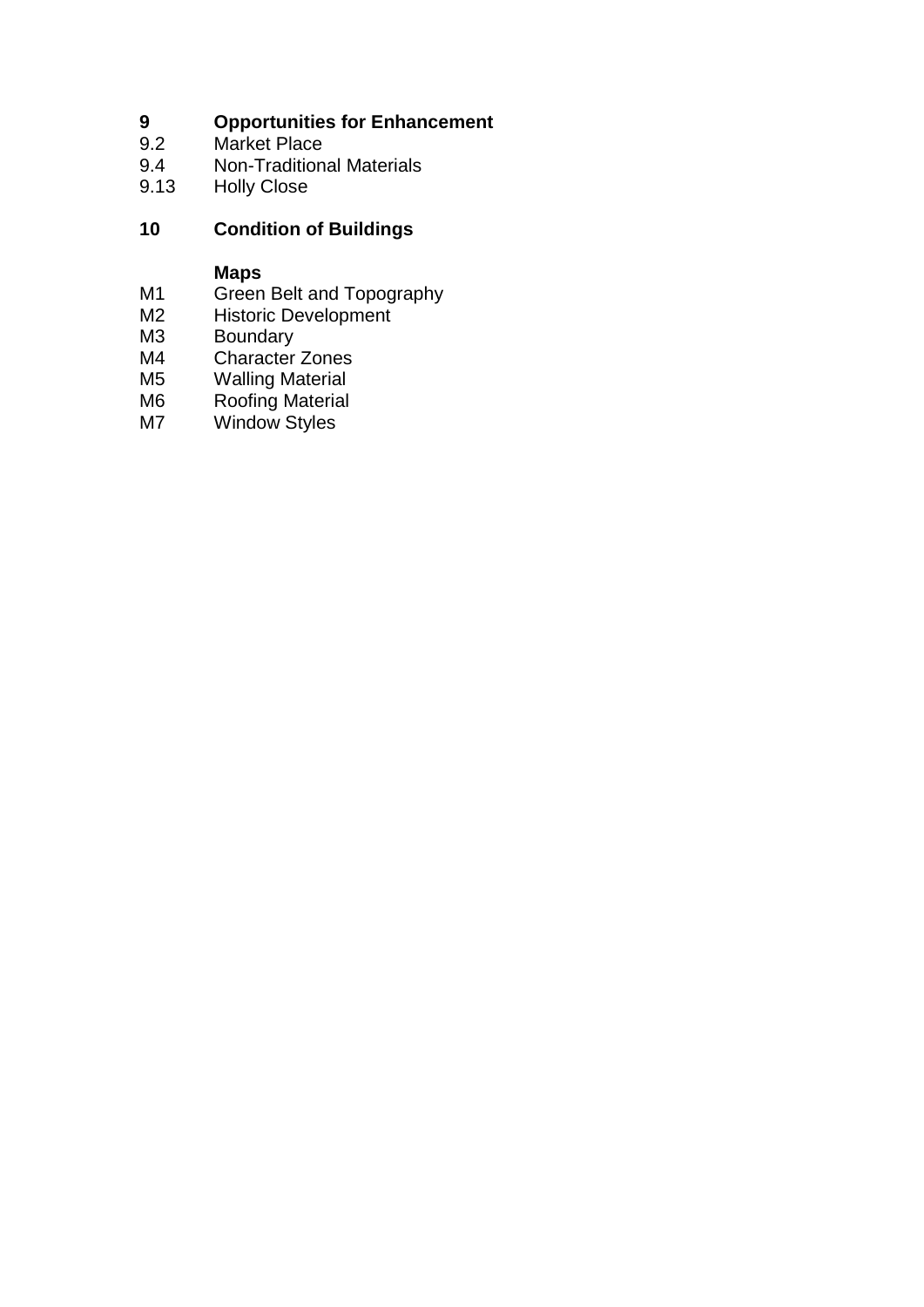#### **1 Introduction**

- 1.1 Section 69 of the Planning (Listed Buildings and Conservation Areas) Act 1990 defines a Conservation Area as an area of "special architectural or historic interest, the character or appearance of which it is desirable to preserve or enhance".
- 1.2 The Draycott Conservation Area was designated in November 1978. Amendments to the Conservation Area boundary have been made as a result of this appraisal. The present Conservation Area boundary is shown on Map 3.

# **Purpose of the Character Appraisal**

- 1.3 This character appraisal evaluates and records the special interest of the Conservation Area. It provides the basis for making informed and sustainable decisions about the future of the area. The character appraisal may inform decisions on applications for development that would affect the Conservation Area.
- 1.4 The Character Appraisal identifies those elements that make a positive contribution to the character of the area (which may be vulnerable to harm) and those elements that make a negative contribution (which may offer opportunities for enhancement). This may inform the development of a Management Plan for the area.
- 1.5 The decision to produce a Management Plan will depend upon the nature and extent of the vulnerabilities and opportunities identified and whether it is necessary to address these through a specific (rather than generic) work programme.

# **2 Location and Setting**

- 2.1 Draycott is a village in the Borough of Erewash, Derbyshire. It is in the civil parish of Draycott & Church Wilne and the ecclesiastical parish of Wilne, which includes Hopwell.
- 2.2 The village is sited about 7 miles from the centre of Derby and 11.5 miles from the centre of Nottingham. It is about 3.5 miles west of Long Eaton, which forms part of the Nottingham Principal Urban Area.
- 2.3 For statistical purposes, the parish comprises two Lower Super Output Areas (LSOAs), Erewash 13D to the south-east and Erewash 13C to the north-west. Erewash 13D is within the 40% least deprived areas in England and Wales. Levels of deprivation in Erewash 13C are similar to the national average<sup>1</sup>.

 $\overline{a}$ <sup>1</sup> 2010 Indices of Multiple Deprivation.

Erewash 13D LSOA ranks 20837 of 34378. Erewash 13C ranks 15707.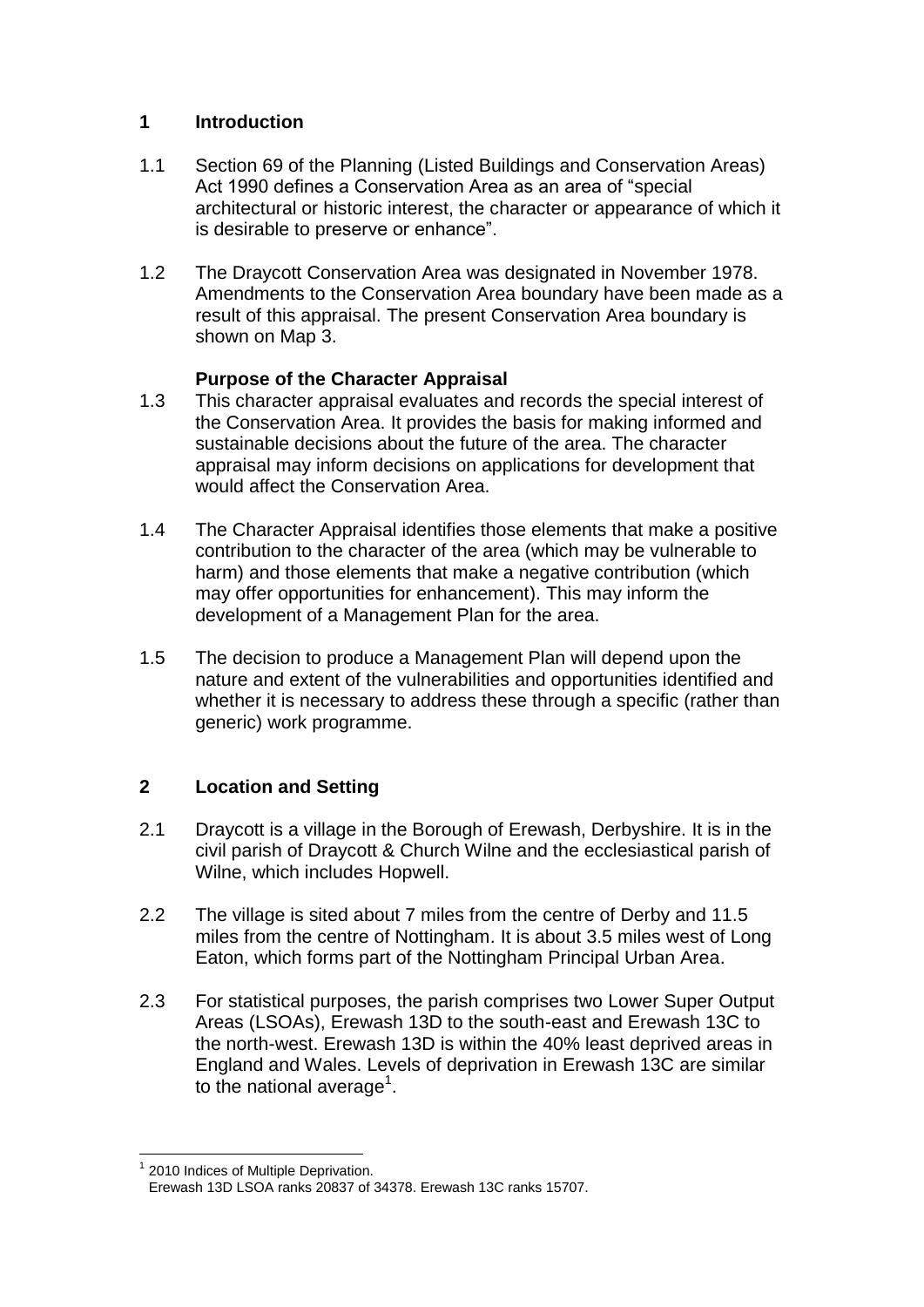- 2.4 Between 1851 and 1911, the population of Draycott & Church Wilne rose from 1160 to 2300. In 2001 the population of the parish was 2750.
- 2.5 The village is situated within 200m of the River Derwent, a tributary of the River Trent. The village is situated on the "Allenton terrace", a level terrace of sands and gravels raised above the floodplain.
- 2.6 Geological maps suggest that Market Street follows the line of a water course that has since been culverted. The water course emerges at the rear of Ferry House and discharges into the Derwent.
- 2.7 The historic village is bounded on its north and west sides by nineteenth and twentieth century development that has not been identified as having any special architectural or historic interest. The north side of Derby Road contains a "ribbon development" of mainly mid nineteenth century properties.
- 2.8 The historic village is bounded on its east side by the grade II listed Victoria Mill (pictured) and contemporary speculative housing. This area has been identified informally as having some special architectural or historic interest. The Council may pursue the formal designation of this area as a separate exercise.



- 2.9 The village is bounded on its south side by agricultural land that forms part of the Nottingham & Derby Green Belt (pictured). This land contributes positively to the setting of the Conservation Area for several reasons:
	- It contributes to an understanding of the settlement's historic form and role, i.e. an agricultural village in a countryside setting;
	- It has a terraced landform that contributes to an understanding of the situation of the village;



 It is an area of countryside with good visual amenity in its own right.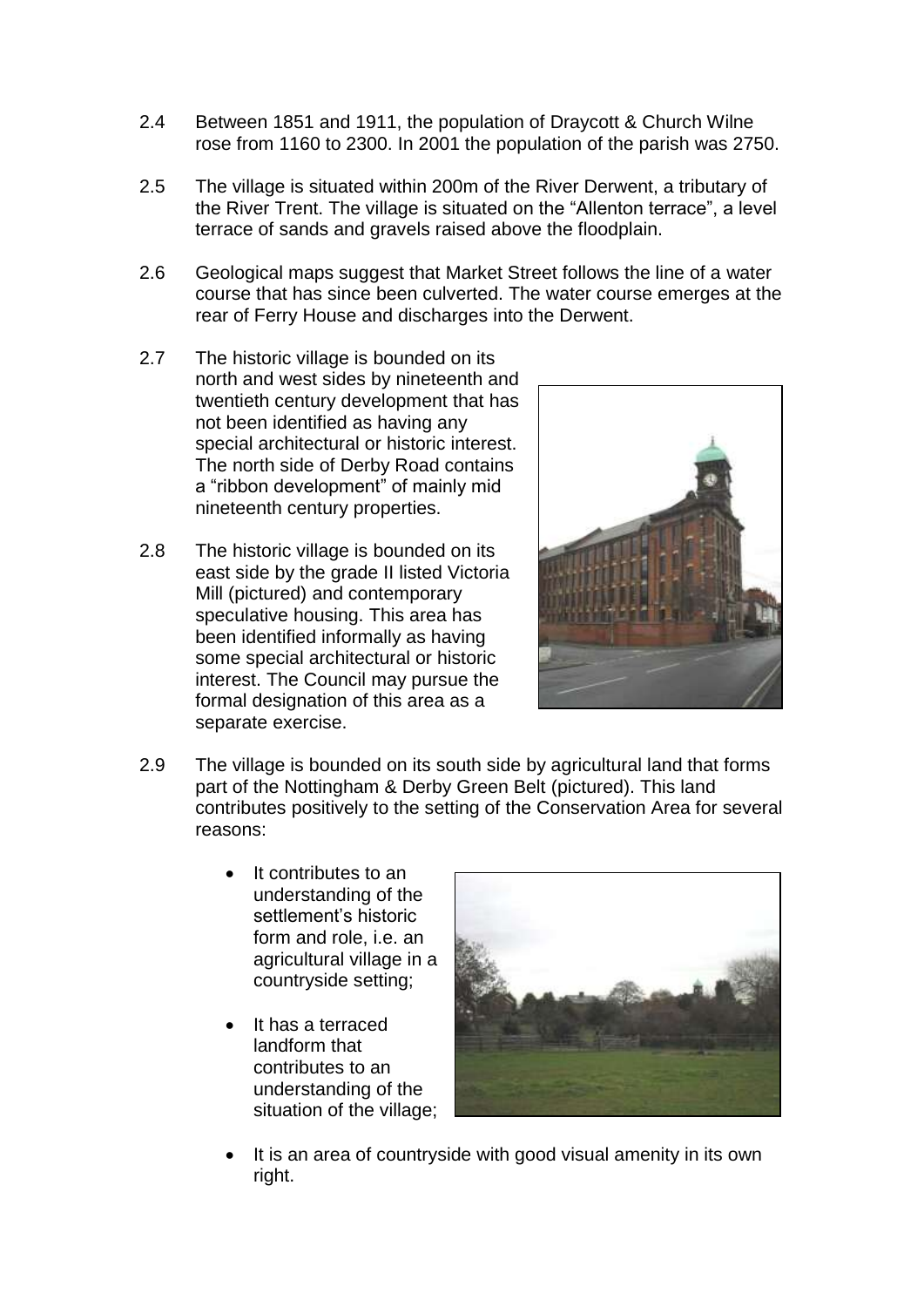2.10 The topography and landscape setting of the Conservation Area is indicated on Map 1.

#### **3 Historic Development**

3.1 The historic development of Draycott is indicated on Map 2. Numbers in square brackets in the following paragraphs refer to the labels on this map.

#### **Sources**

- 3.2 Several nineteenth century trade directories contain limited accounts of the village; more detailed accounts appear in Wright's *Directory of South Derbyshire* (1874) and Kelly's *Directory of Derbyshire etc* (1912). Written histories include Guise's *Neddytown: A History of Draycott and Church Wilne* (2001).
- 3.3 A copy of the fragile *Draycott & Church Wilne Parish Map* (1842) is held at the Derbyshire Records Office (DRO D1812). Although Guise refers to a mid-eighteenth century map of the parish, it is likely that he meant to refer to this one<sup>2</sup>. The village is also depicted on Sanderson's map, *Twenty Miles around Mansfield* (1835).

#### **Manorial and Parochial History**

- 3.4 Anciently, Draycott was part of the Episcopal Manor of Sawley<sup>3</sup>. At Domesday the manor was held by the Bishop of Chester. After 1102 it was held by the Bishop of Lichfield and Coventry.
- 3.5 After the Dissolution, the manor was held on lease by Michael Stanhope. His descendant William Stanhope (1683 to 1756) was created Earl of Harrington in 1742. His descendant Charles Stanhope (1844 to 1917), the eighth Earl of Harrington, held the manor in 1912<sup>4</sup>.
- 3.6 Anciently, Draycott was part of the parochial chapelry of Wilne, which in turn was part of the parish of Sawley. Wilne became a separate parish in the early nineteenth century<sup>5</sup>.

# **Early and medieval Draycott (c.670 to c.1540)**

3.7 There was probably a settlement at Wilne in the seventh century. Chad, Bishop of Lichfield, preached at Wilne in 670. He died in 672 and was venerated immediately as a saint.

 $\overline{a}$ 

 $^2$  The enclosure award (1763) is held at the Derbyshire Record Office (DRO D5336/1/4/3). It is unlikely that a map accompanied the award.

 $3$  There were two manors in Sawley – the Episcopal Manor and the Prebendal Manor. Lyson (1817) does not indicate whether the Prebendal Manor held land at Draycott.

<sup>&</sup>lt;sup>4</sup> Kelly's Directory of Derbyshire etc (1912). Page 436.

 $5$  Lyson (1817) refers to Wilne as a parochial chapelry, but it is indicated as a separate parish on Sanderson's map (1835).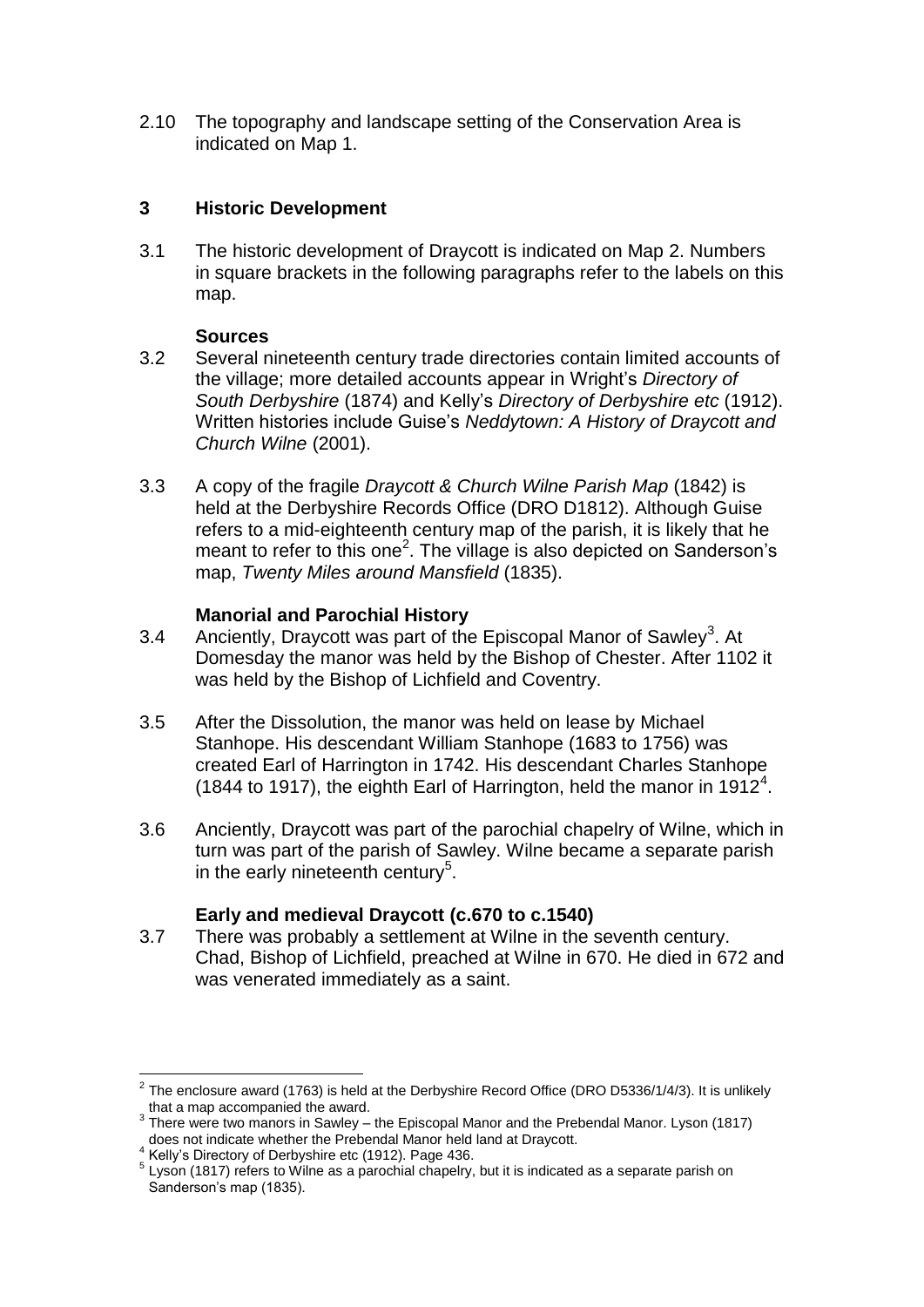- 3.8 The medieval settlement abutted the Roman road between Little Chester (Derventio) and Sawley. It appears in the Domesday Book (1086) as *Draicott*.
- 3.9 Guise (2001) asserts the general belief that regular floods at Wilne gradually drove its inhabitants to abandon the settlement in favour of Draycott. However, as Draycott appears in the Domesday Book and Wilne does not, it is likely that Draycott was always the more populated settlement.
- 3.10 The development of the medieval settlement is unclear. The earliest phase probably comprised four blocks of development facing South Street, Market Street and Derwent Street [1-4]. These blocks are divided into deep linear plots with common rear boundaries.



3.11 The later phase (or phases) of medieval development can be identified by their shallower depth [5-6] or lack of a common rear boundary [7].

#### **Post-medieval Draycott (c.1540 to c.1800)**

- 3.12 The post-medieval development of Draycott was contained largely within the generous plots of the medieval settlement. Limited expansion took place on marginal sites to the south of the village [8-9].
- 3.13 The density of the settlement certainly increased during this period. On the south side of Victoria Road, buildings were constructed at the rear of medieval plots. The linear medieval plot on the north side of Derwent Street was subdivided for development.
- 3.14 Terraces and courts of dwellings were built throughout the village. Survivals include Forge Cottage (once a terrace of five dwellings) and Gilliver Gardens.
- 3.15 Two surviving seventeenth century buildings have been identified – a former barn (now the Beetroot Tree



Gallery, pictured) and the so-called Manor House. They are characterised by their steeply pitched roofs with gable parapets.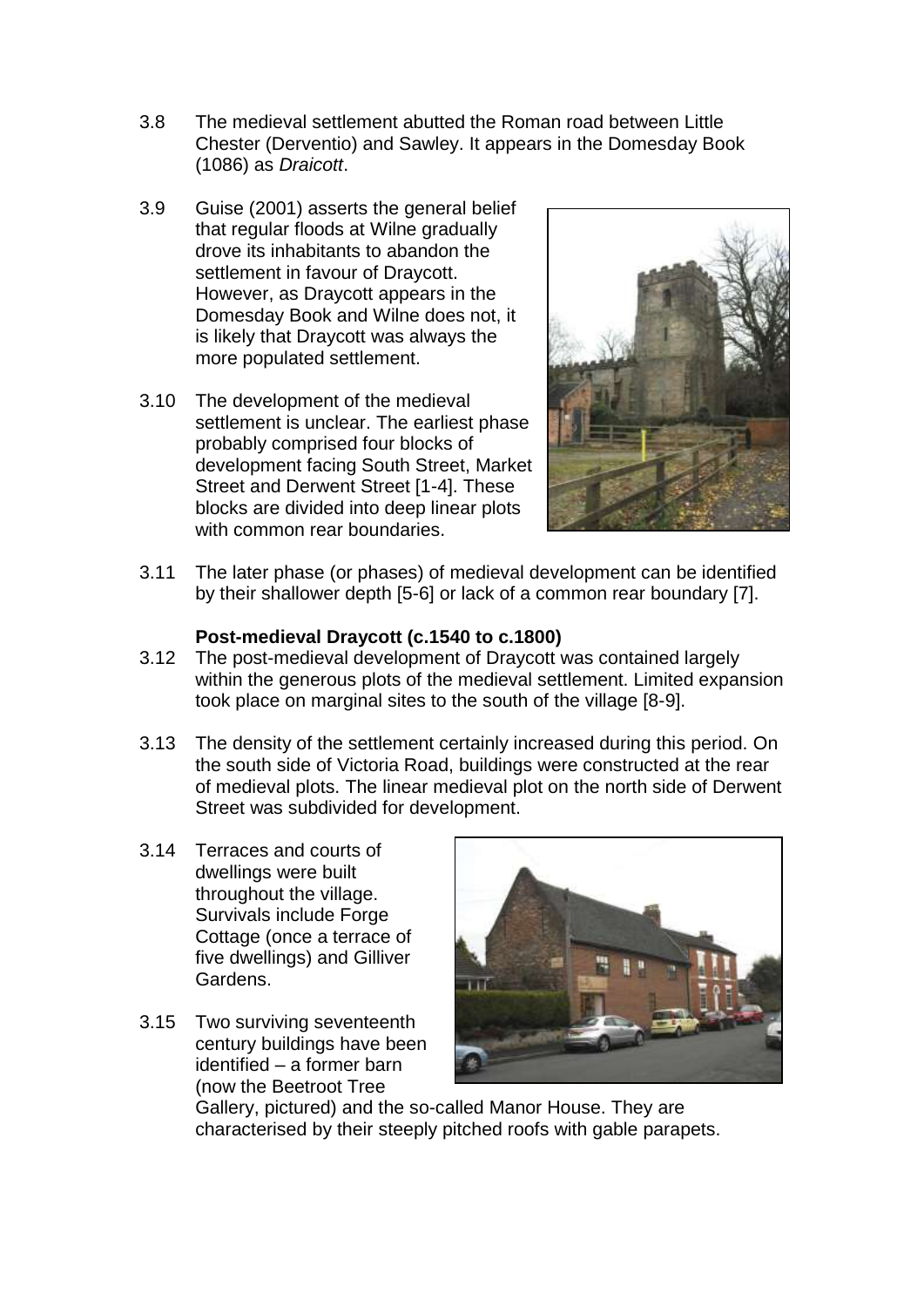3.16 Draycott's open fields were enclosed by Act of Parliament in 1764. Cedars Farmhouse was built in the late eighteenth century and Draycott Lodge has been dated to 1800<sup>6</sup>.

# **Early Industrial Development (c.1800 to c.1850)**

- 3.17 Draycott was an early industrial centre. The first buildings at Draycott Mill were begun in 1814. Lyson's *Magna Britannia* (1817) noted that the village was "chiefly inhabited by stocking-makers".
- 3.18 The rise of stocking manufacture was accompanied by the rise of Methodist worship. The first chapel was built on Lodge Street in 1800 (pictured). A larger chapel was built on Victoria Road in 1830, at which time the earlier chapel became a Sunday school.
- 3.19 The present buildings at Draycott Mill were built in the 1840's. White (1857) describes a lace factory erected in 1842 "in which about 40 machines are worked" and a doubling shed built since that time, which increased employment on the site threefold. The complex was largely complete by



1850; the chimney at the rear of the site bears that date.

# **Victorian Draycott (c.1850 to 1914)**

- 3.20 The Midland Counties Railway passed the village in 1839 and a station was provided in 1852. From this date, Draycott began to expand beyond its medieval extent. This expansion is not indicated on Map 2.
- 3.21 To the immediate west of the historic village, Clay Street and New Street were laid out with small terraced houses; they have since been demolished. Further west, the north side of Derby Road was laid out in a "ribbon development" of larger houses.
- 3.22 A Primitive Methodist Chapel was constructed in Market Street in 1869. It is now an annex of the larger Antliff Memorial Chapel, built in 1897.

 $\overline{a}$  $6$  Hutton B (1999) – Derby Buildings Record. DBR 242.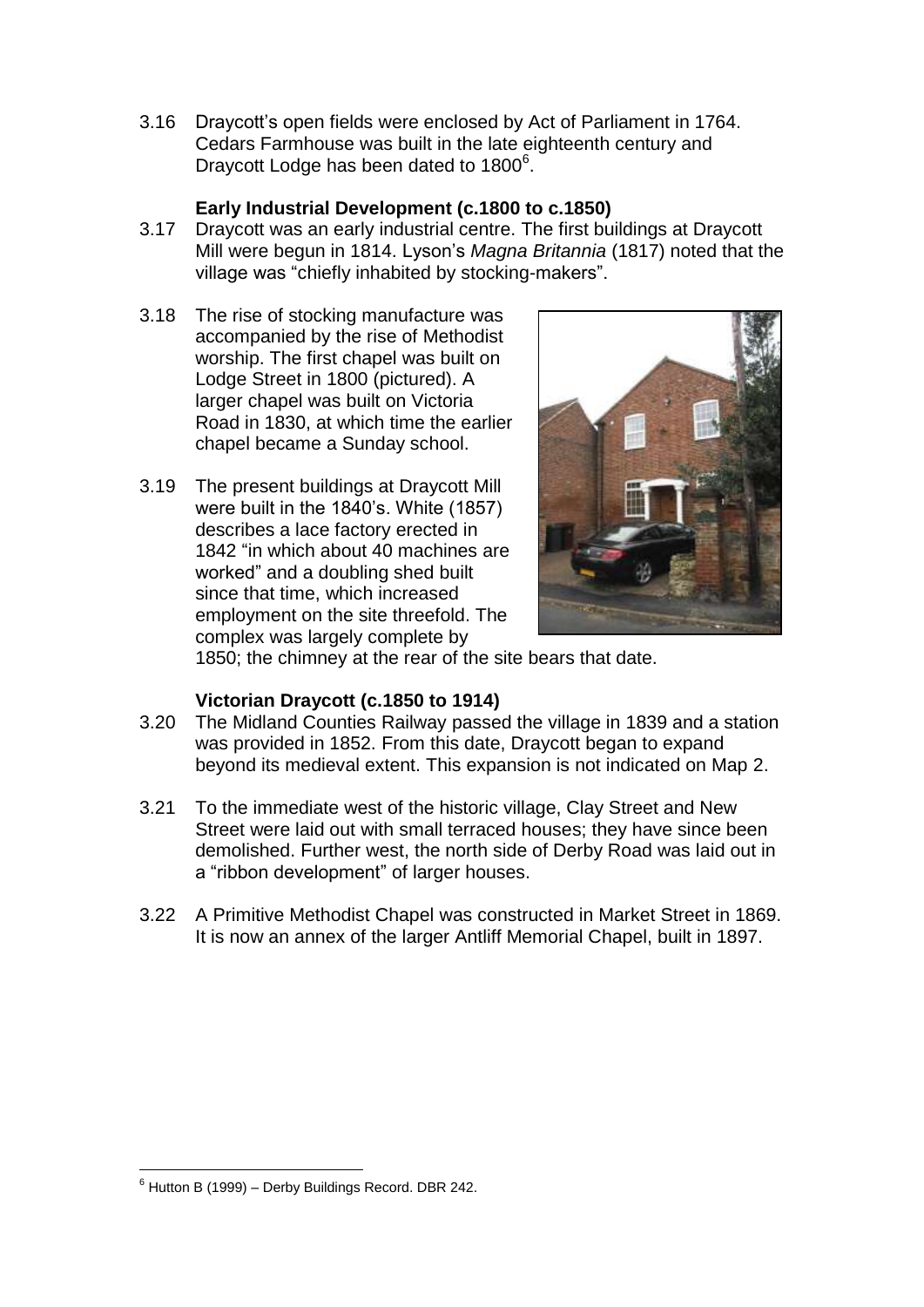- 3.23 A terrace of shops on the corner of Market Street and Derby Road, addressing the "market place", was built in 1891 (pictured). There is an "H" in the corner gable of the terrace, which suggests that it was built for the Earl of Harrington.
- 3.24 To the immediate east of the historic village, the first



(north) phase of the massive Victoria Mill was built 1888-1899. It was accompanied by a speculative development of densely spaced semi detached houses, mostly on and between Sawley Road and Station Road. The development is illustrated on the 1902 OS map.

3.25 Little speculative development took place within the medieval extent of the village. On the east side of Market Street, densely spaced semi detached houses were built in the late nineteenth century. Houses on Victoria Avenue were built in the early twentieth century.

#### **Modern Draycott (1914 to present)**

- 3.26 In the twentieth century, Draycott continued to expand to the west and east. The railway line provides a constraint to the northward expansion of the village.
- 3.27 In the latter half of the twentieth century, substantial infill development took place within the medieval extent of the village. This tended to take place to the west and north of the historic village. It included residential development at Milner Avenue [3] and at Meadow Close and Wallis Close [9a], as well as a mixture of residential and industrial development between Victoria Road and Town End Road [9a].
- 3.28 Areas to the south and east of the historic village [2, 4, 5, 6 and 7] have not been substantially affected by infill development.

#### **Below Ground Remains**

- 3.29 Despite the infill development that took place in the twentieth century, the medieval components of the village are likely to retain some archaeological potential. Development within these components may uncover the remains of buildings and evidence of activity dating to the medieval period.
- 3.30 Saved policy EV9 of the Erewash Borough Local Plan concerns "sites of known or possible archaeological interest". Map 2 depicts an Archaeological Alert Area (AAA) within which this policy may apply. The AAA excludes the rear part of component 7. This is a later medieval component and it is unclear to what extent the rear part of the component was occupied prior to the twentieth century.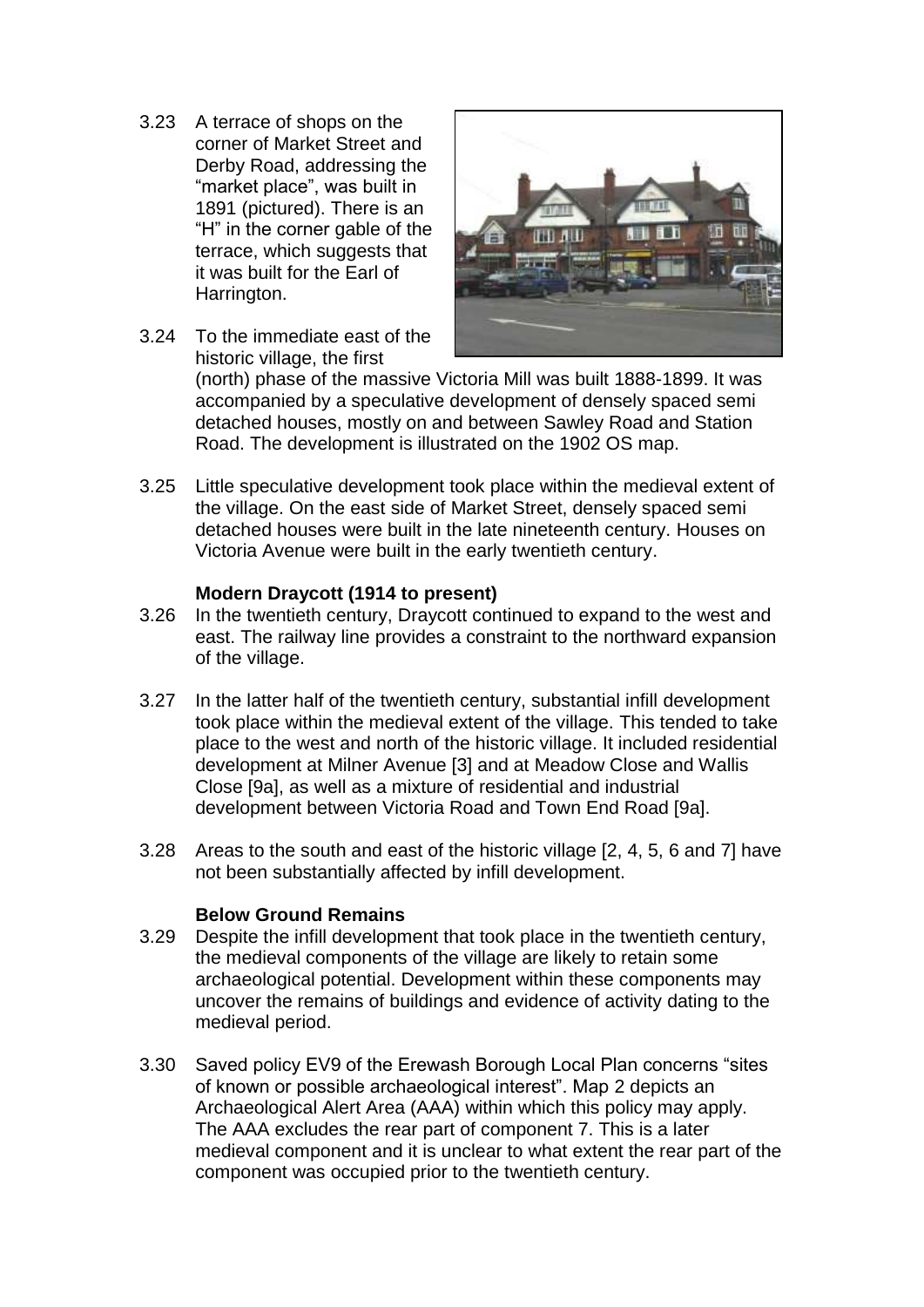# **4 Character Zones**

4.1 The conservation area may be considered as two character zones, as shown on Map 4. The character zones are as follows:

# **The Village**

4.2 Buildings in the surviving part of the medieval village are vernacular in character and diverse in their layout, appearance and use. The character of this zone is described fully in Section 5.

#### **Draycott Mills**

4.3 Buildings on this textile manufacturing site and in its immediate environs are polite in character and uniform in their layout, appearance and use. The character of this zone is described fully in Section 6.

#### **5 Character Analysis: The Village**

5.1 The land to either side of South Street (including Walk Close) is the best surviving part of the medieval village. Its special character is supplemented by adjoining land on Wilne Road and Lodge Street.

#### **Use of Buildings**

- 5.2 The majority of buildings in the character zone were built as dwellings. They range in status from terraces and courts of cottages to a small country house (Draycott Lodge). There appears to be no physical evidence of the stocking-makers' houses noted by Lyson.
- 5.3 Other buildings in the character zone demonstrate the range of uses that one would expect to find in a historic village. They include the remnants of three farmsteads (Cedars Farm, the Manor House and the Beetroot Tree Gallery), a blacksmith's shop, two non-conformist chapels and an inn.

#### **Characteristics of Development**

5.4 The character zone is less densely developed. Within a small area, there is a great variation in the way in which buildings are aligned. Some are aligned with the back of the pavement, some set back behind a shallow forecourt and others are set within more substantial grounds. Some buildings are arranged with their eaves addressing the street and some with their gables addressing the street.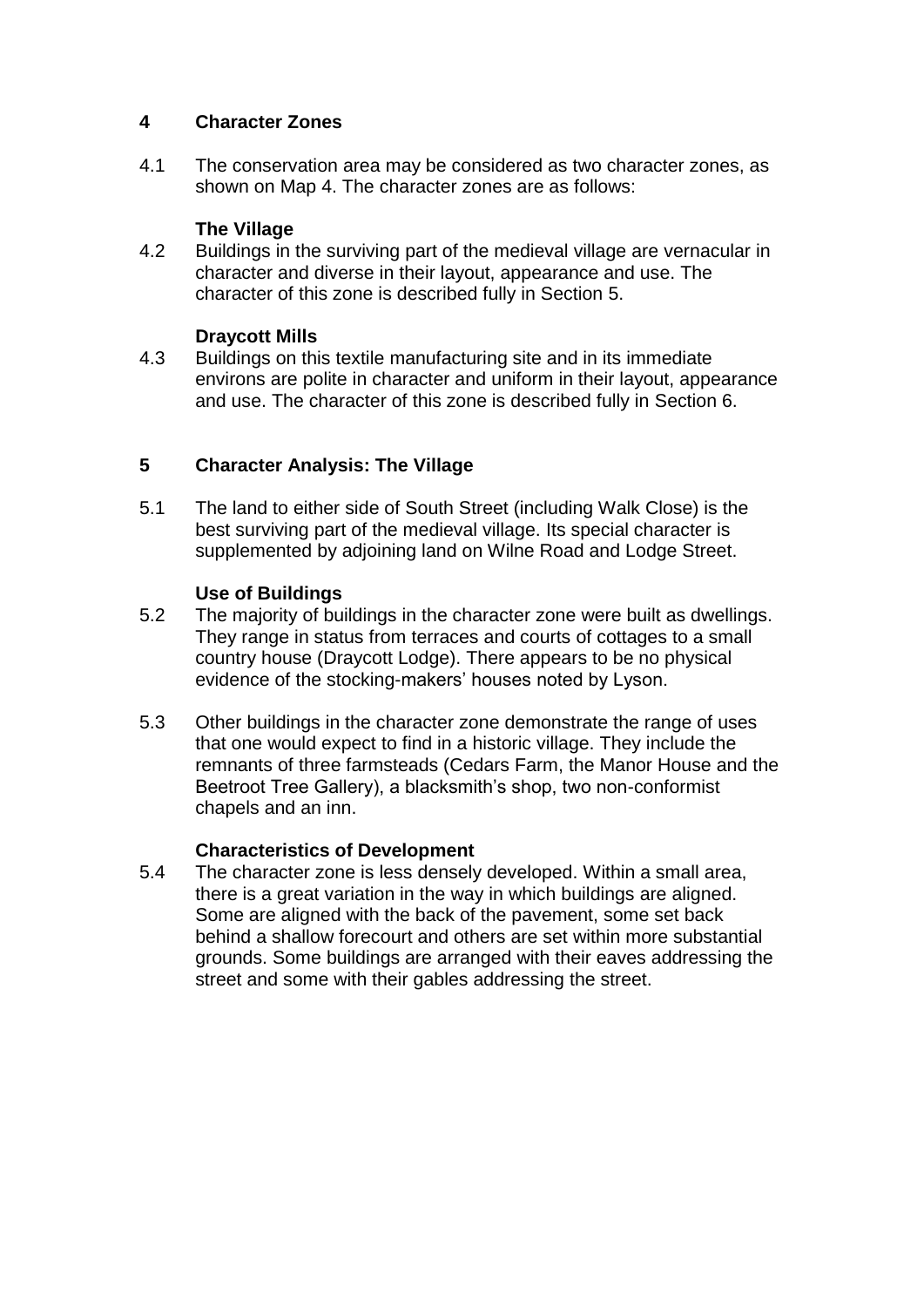5.5 Because of the lesser density of this character zone and the way in which many buildings are set back from the street, boundary walls and soft landscaping make an important contribution to the character of the area. The most distinctive boundary walls are built of red brick on a substantial rubble stone plinth. Examples can be seen in



front of Bower House (pictured) and to the side of 46 South Street.

5.6 Buildings in the character zone are domestic in scale. They range in height in the same way that they range in status, from low two-storey cottages to more substantial two-and-a-half storey houses. Individual buildings are generally simple and linear in their massing, but the overall arrangement of the street scene is picturesque.

#### **Building Materials**

- 5.7 About half of the properties in this character zone are faced in red brick. Georgian brick is a subdued reddish brown and the bricks tend to be narrow and quite irregular. Victorian brick is generally a bold dark red and the bricks are larger and more regular.
- 5.8 About a quarter of the properties in the character zone have been painted or rendered. Most of these properties have been faced in dashed render, which is a vernacular technique that offers protection to inferior brickwork. A few have been faced in smooth render, which is a polite technique intended to mimic ashlar stonework.
- 5.9 About three-fifths of the properties in the character zone are roofed using traditional materials – either natural slate or plain tile. A few outbuildings retain clay pantile roofs. About two-fifths of the properties are roofed in concrete tile; this figure includes both traditional and modern buildings. The prevalence of this roofing material harms the special character of the area.
- 5.10 The group of semi-detached houses on the east side of Walk Close and the nearby group of three detached houses on the south side of South Street have buff brick walls and concrete tile roofs. The concentrated use of non-traditional building materials in this location harms the special character of the area.
- 5.11 The roofing and walling materials used across the Conservation Area are shown on Maps 5 and 6.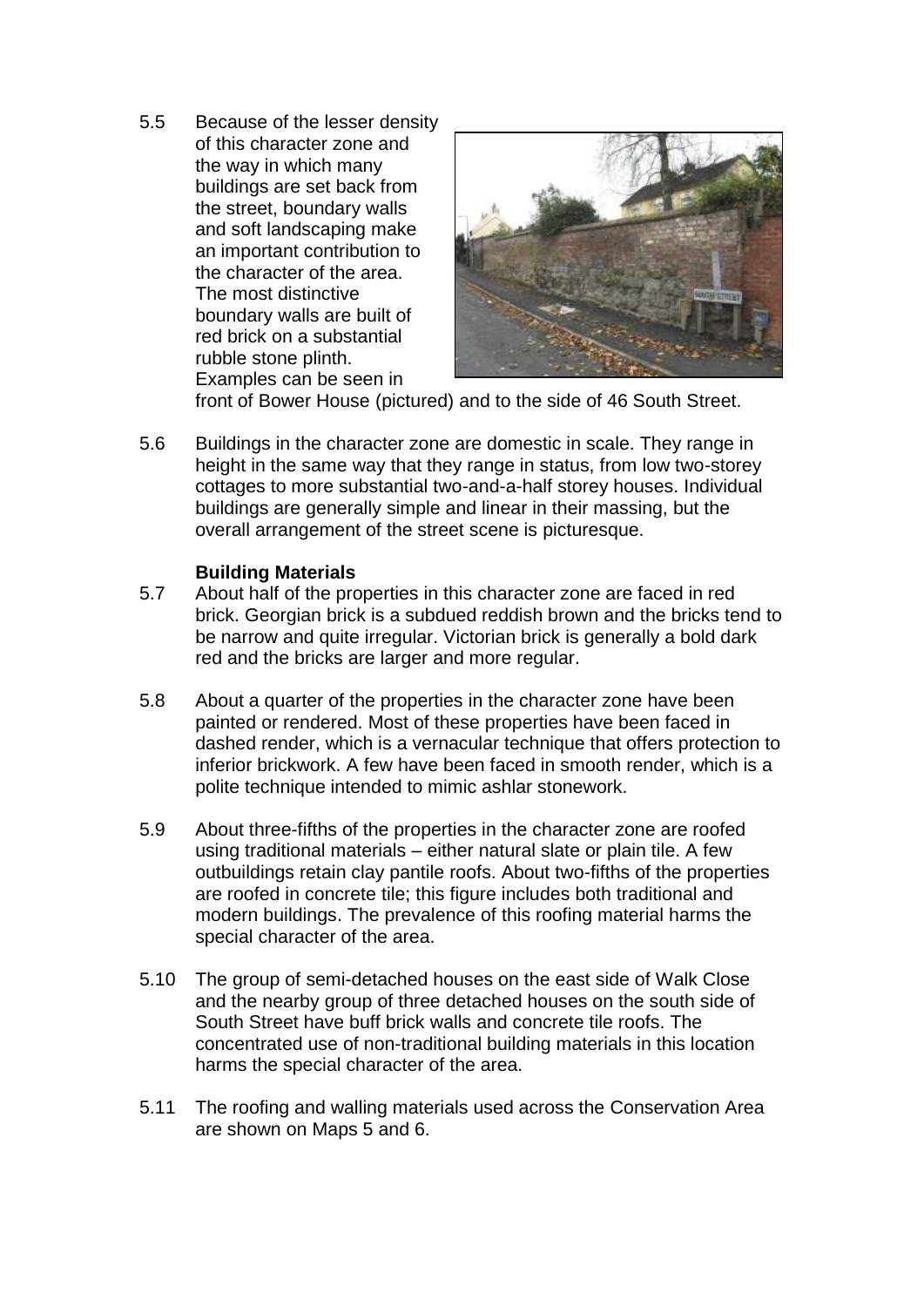#### **Local Details**

- 5.12 The construction details found in this character zone are vernacular rather than polite. Traditional buildings are generally plain, with decoration concentrated at the junction of the walls and roof. Georgian buildings have shallow pitched roofs with sawtooth or cogged eaves and plain close verges. Earlier buildings (such as the Manor House) have steeply pitched roofs with plain close eaves and gable parapets.
- 5.13 In this character zone, the predominant window types are white uPVC casements and timber casements with a dark painted or stained finish. These window types make little positive contribution to the character of the area. The few buildings that retain their traditional vertically sliding sash windows are as follows:
	- Cedars Farmhouse
	- Draycott Lodge
	- Plum Tree House
	- Croft Cottage
	- 12 Wilne Road
- 5.14 The later (1897) part of the Antliff Memorial Chapel retains its traditional painted timber "fixed light" windows.
- 5.15 The window styles used for buildings across the conservation area are indicated on Map 7.

#### **Designated Buildings**

5.16 Cedars Farmhouse (81 Market Street) is a grade II listed building. In 2003 the associated farm buildings were converted into dwellings and these dwellings do not form part of the curtilage of the listed building. Some permitted development rights have been removed from these dwellings to ensure that their special character is sustained (see picture).

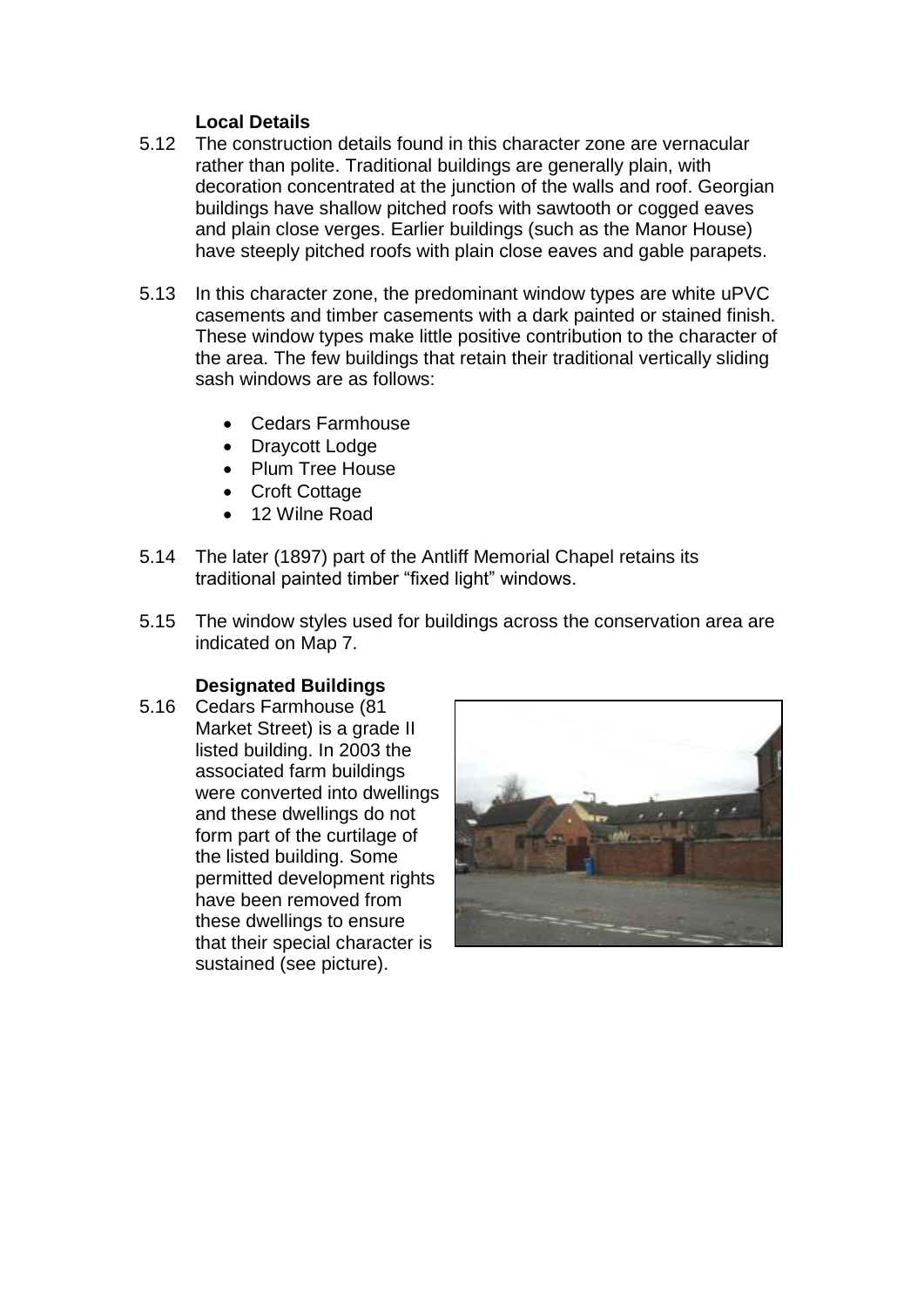- 5.17 The Council's List of Buildings of Local Interest (Local List) was adopted in October 2012. It includes ten buildings in this character area that have been recognised for their special qualities of age:
	- 1 to 3 (cons) Gilliver Gardens;
	- Draycott Lodge, Lodge Street;
	- The Old Forge, 1 Lodge Street;
	- Chapel House, 3 Lodge Street;
	- Manor House, 4 South Street:
	- Beetroot Tree Gallery, 34 South Street;
	- Forge Cottage, 35 South Street;
	- Bower House, 45 South Street:
	- Plum Tree House, Walk Close;
	- Yew Tree House, Walk Close.

# **6 Character Analysis: Draycott Mills**

6.1 This character zone comprises the Draycott Mills textile manufacturing site, the speculative houses on the east side of Market Street and the shops surrounding the "market place". The houses were built in the late nineteenth century; the shops were built in 1891.

#### **Uses of Buildings**

- 6.2 The buildings at Draycott Mills were constructed for the manufacture and storage of cotton and lace. The greater part of the site remains in industrial and commercial use and this contributes to the site's special interest. In 2001 the front range of Draycott Mills was altered to form 13 dwellings (our reference ERE/1101/0085).
- 6.3 The majority of buildings addressing the "market place" were built as shops and remain in use as such. The houses on the east side of Market Street were built speculatively (that is, they were not workers' cottages).

#### **Characteristics of Development**

- 6.4 This character zone is very densely developed. Buildings are aligned with the back of the pavement or set back behind a boundary wall and shallow forecourt. Market Street has a uniform building line and a strong sense of street definition. Soft landscaping makes little contribution to this character zone.
- 6.5 Buildings in this character zone are built on an urban scale. Market Street is lined by tall two-storey buildings. The front range of Draycott Mills has a simple sublime massing and this is reflected in the closely spaced houses opposite. Buildings addressing the "market place" offer a more picturesque massing.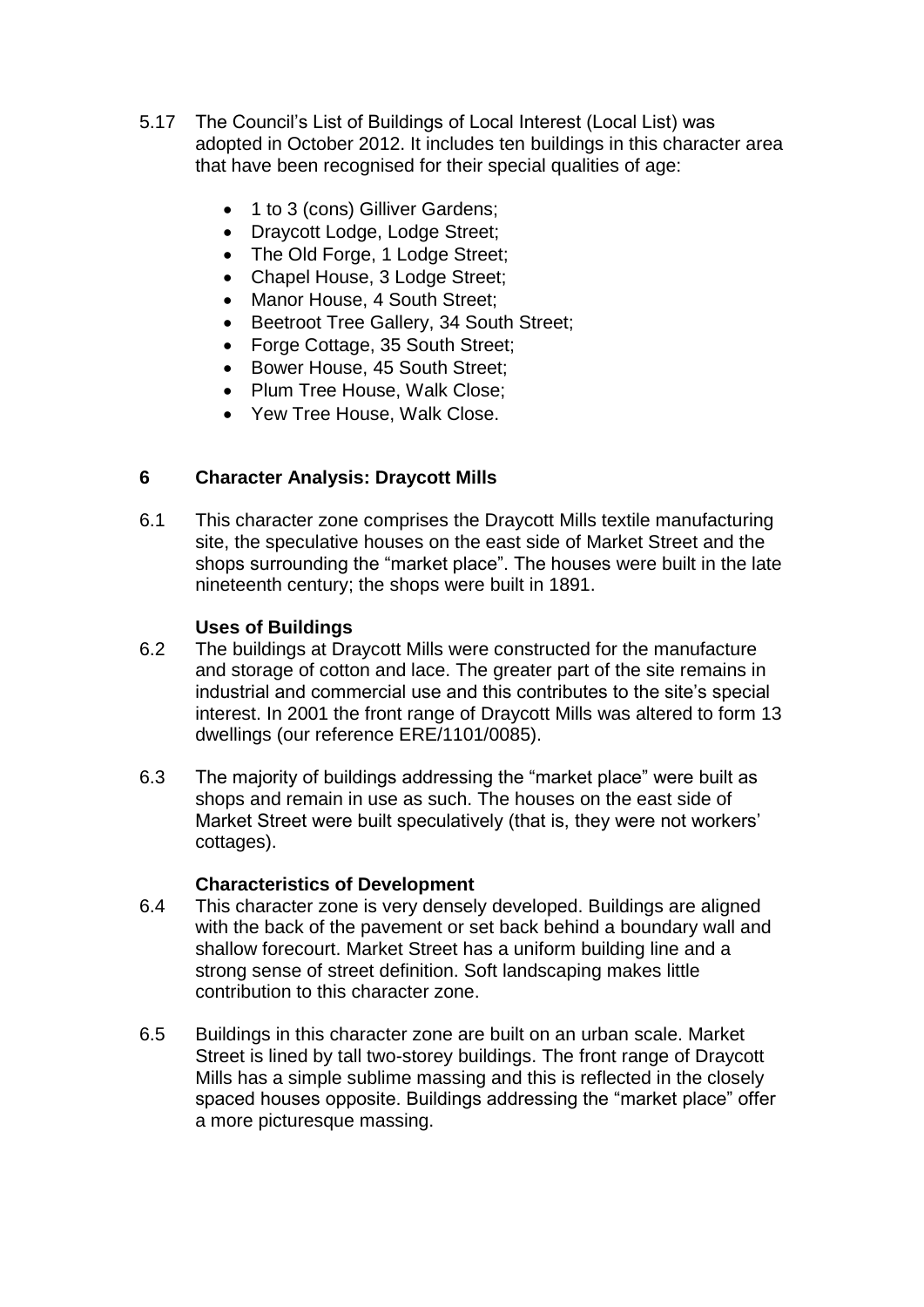#### **Building Materials**

- 6.6 The majority of buildings in this character zone are built of red brick with natural slate roofs. Some of the slate roofs at Draycott Mills have been "turnerised"<sup>7</sup> (see picture) or replaced with corrugated sheets. Both of these interventions harm the special character of the area.
- 6.7 The roofing and walling materials used across the Conservation Area are shown on Maps 5 and 6.



#### **Local Details**

- 6.8 The construction details found in this character zone are polite rather than vernacular. Buildings on the Draycott Mills site are characterised by tall windows with round or segmentally-arched heads, cast iron casements and the use of parapets to conceal pitched and flat roofs. The surrounding houses and shops are of typical late nineteenth century design.
- 6.9 Buildings on the Draycott Mills site retain their historic cast iron casement windows, which contribute to their industrial character. Elsewhere in the character zone, the majority of windows have been replaced in white uPVC.
- 6.10 The terrace of shops addressing the west side of the "market place" has a remarkable ground floor elevation that retains an unbroken series of original painted timber shop fronts (pictured).
- 6.11 The window styles used for buildings across the conservation area are indicated on Map 7.



 $\overline{a}$  $<sup>7</sup>$  This involves covering the surface of a roof with hessian matting before coating it with liquid bitumen.</sup>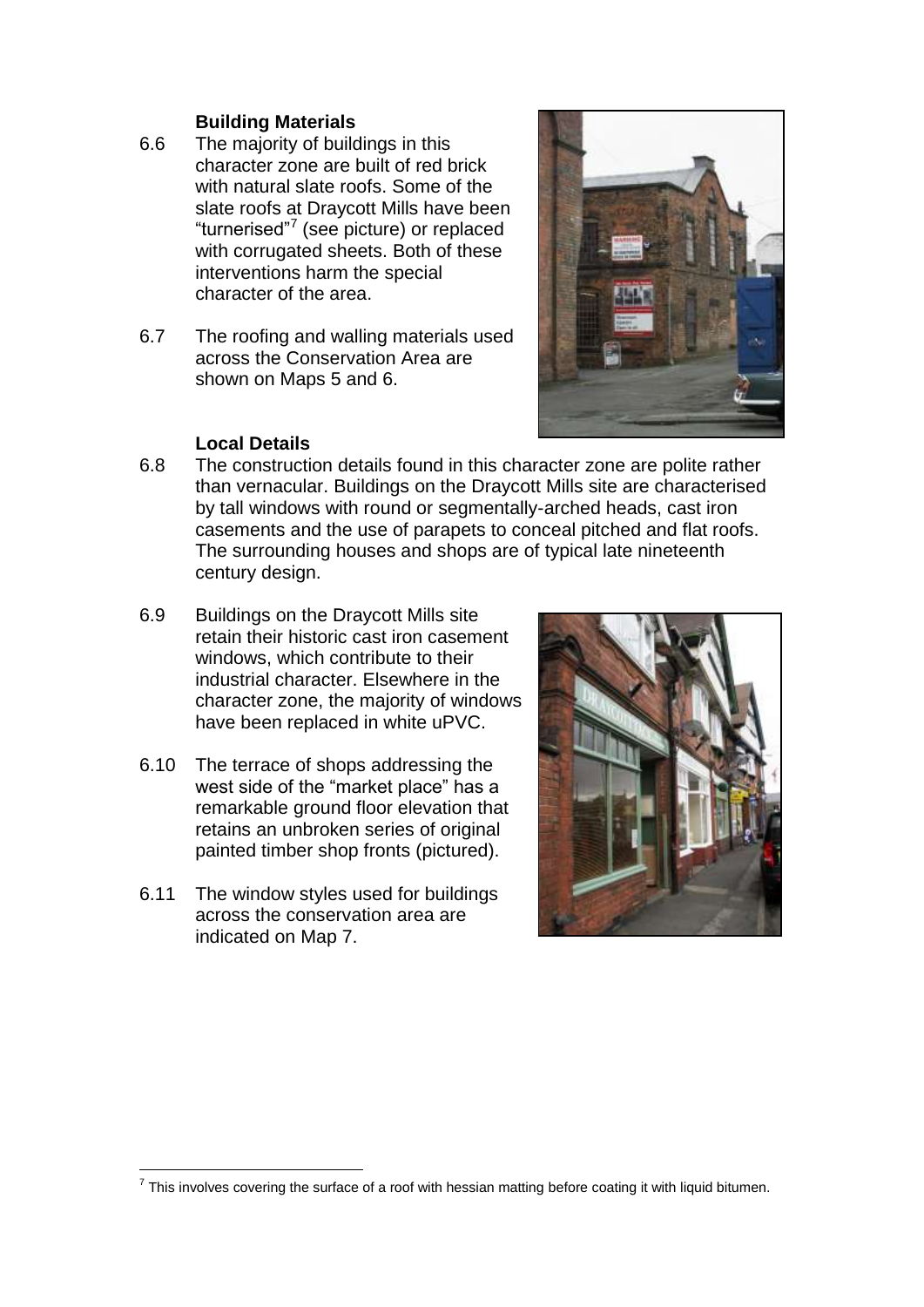# **Designated Buildings**

- 6.12 The majority of buildings within the Draycott Mills site are grade II listed buildings. Working from the front of the site to the rear, they are as follows:
	- Front range;
	- Cartshed and stable;
	- Cotton doubling mill;
	- Cotton processing and storage buildings;
	- Leavers machine shed;
	- Cotton spinning mill, office block and remains of engine house;
	- Cotton warehouse, attached chimney and outbuilding.

#### **7 Key Views and Thresholds**

#### **South Street**

7.1 Walking east along South Street, the curve of the road reveals a view of Draycott Lodge. It is an intimate view, framed by the gables of 18 South Street and 1 Gillivers Gardens. It encompasses the large beech tree outside 6 South Street and the garden elevation of Croft Cottage. It is terminated by the garden elevation of Draycott Lodge,



which is seen obliquely, and the mature trees beyond.

7.2 Walking west along South Street, the view is terminated by the front elevation of Forge Cottage, which is seen obliquely. Continuing west along South Street, the road widens and the long view toward Holly Close does not benefit from a terminating feature (a "space leak").

#### **Victoria Avenue**

7.3 The houses on Victoria Avenue were built in the early twentieth century. However, the view south along the avenue is terminated by the rear elevations of much earlier houses (Plum Tree House and Holly Cottage). This surprising view is enhanced by the soft landscaped forecourt of 18 Victoria Avenue. It provides



the sense of an "entrance" into an area with a special character.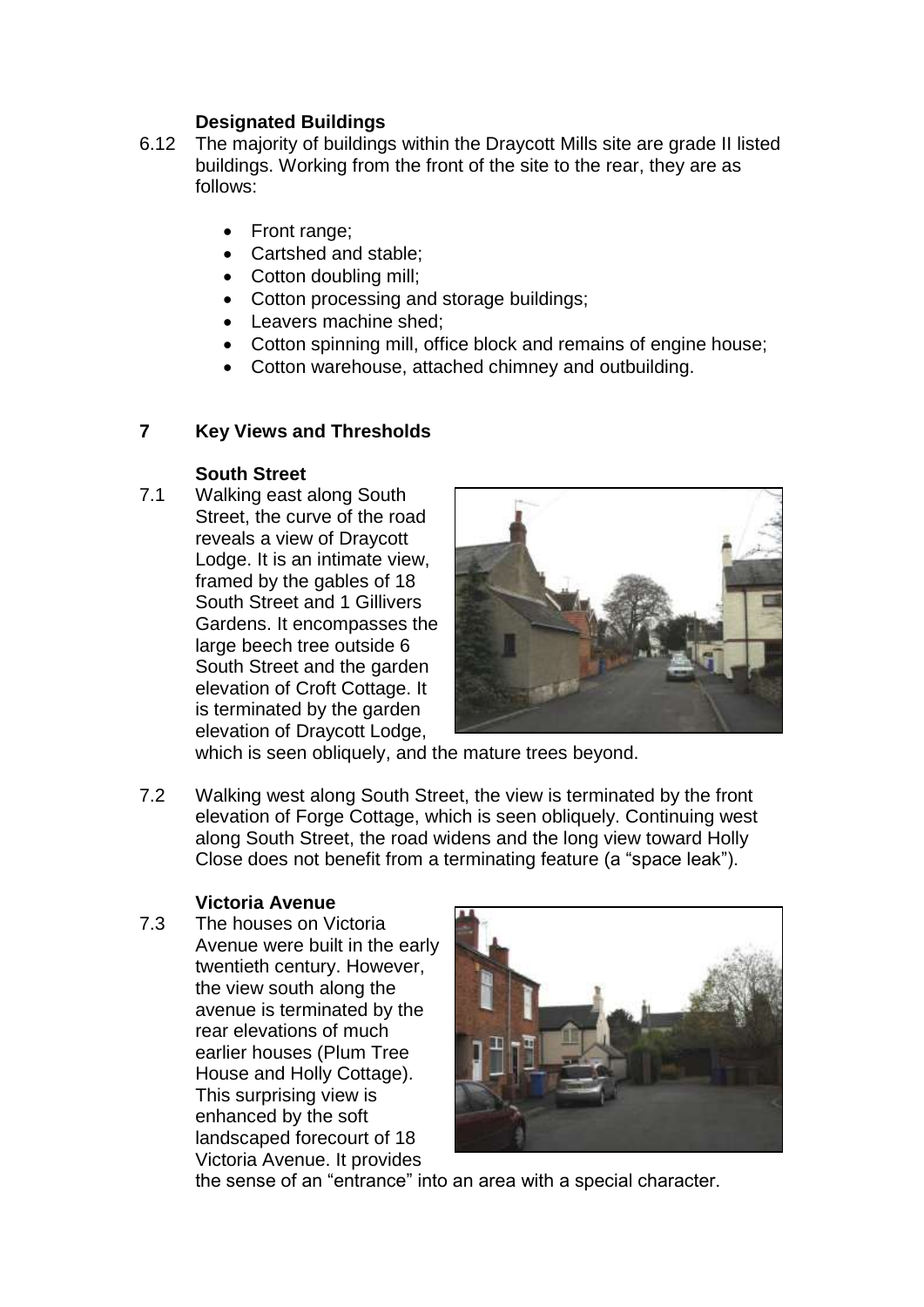7.4 The view north along the avenue is terminated by the Victoria PH, an interesting rendered building that may also have early origins.

#### **Market Street**

7.5 Walking south along Market Street, the road curves and widens to reveal a view into the old village. There is a sharp juxtaposition at the "threshold" of the two character zones. This juxtaposition is formed by changes in the density and scale of development, a change in facing materials and a change in the contribution made by soft landscaping. The view is terminated by a modern brick house (49 South Street) and mature trees in the grounds of Cedars Farmhouse beyond.

#### **Wilne Road**

- 7.6 Continuing south along Market Street, the road curves again at the Rose & Crown PH to reveal a view out of the village. The view is dominated by mature trees<sup>8</sup> and is terminated by the front elevation of 12 Wilne Road, which is seen obliquely.
- 7.7 Continuing south along Wilne Road, the road passes Cedars Farm to reveal glimpses into the open countryside. The view along Wilne Road is terminated by mature trees. The sense of a "threshold" between the old village and the open countryside is enhanced by the presence of grass verges.



# **8 Open Spaces**

#### **Market Place**

- 8.1 Draycott's "market place" is bounded by good quality commercial buildings and features a highly decorative lamp column at its centre. The "market place" is used as a car park serving Draycott's commercial centre.
- 8.2 The car parking does not contribute to Draycott's special character and pedestrian enjoyment of the space is limited; however, the car park contributes to the commercial success of the village.

 $\overline{a}$  $8$  They include a group of three silver birches in the front garden of 2 Wilne Road. The property is not in the Conservation Area but the trees are subject to Tree Preservation Orders (TPOs).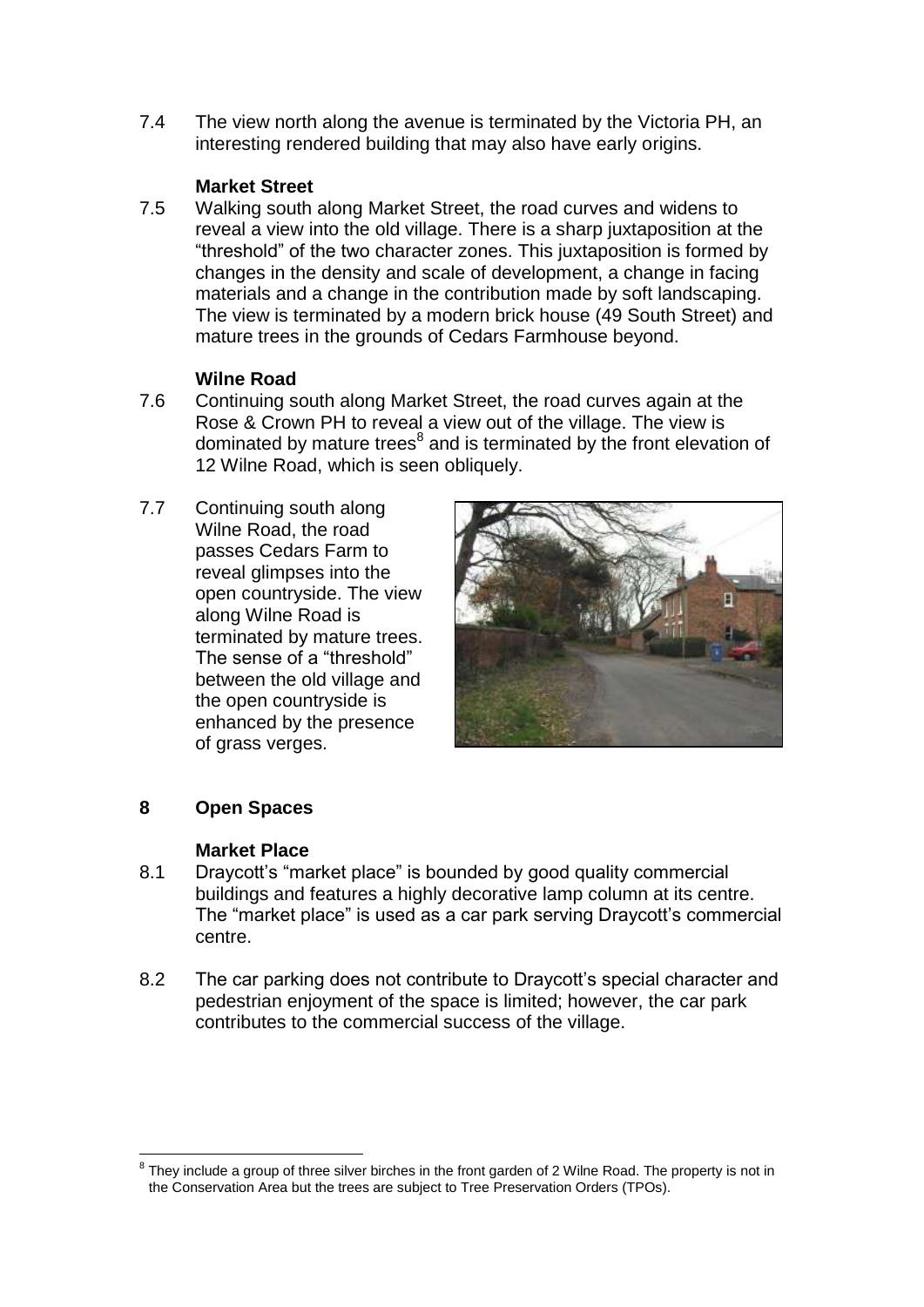#### **Hard Landscaping**

- 8.3 Highways and footways throughout the Conservation Area are finished in tarmac with concrete kerbs. The exception is on Wilne Road, where grass verges contribute to the sense of a "threshold" between the old village and the open countryside.
- 8.4 The general absence of road markings in the Conservation Area contributes to its special character.
- 8.5 Standard modern road signs, street name signs and lamp columns are provided throughout the Conservation Area<sup>9</sup>. There are two items of traditional street furniture worth noting:
	- The highly decorative lamp column on the "market place" (pictured);
	- The late nineteenth century ventilation shaft by Walter MacFarlane & Co, adjacent to 1 Lodge Street.



#### **The Contribution of Trees**

- 8.6 Trees make a significant contribution to the view of Draycott Lodge from South Street. The grounds of Draycott lodge contain mature planting including sycamore and cedar trees, the latter being indicative of a later Victorian planting scheme. The large beech tree outside 6 South Street also contributes to the foreground of this view.
- 8.7 The view into the old village from Market Street is enhanced by mature planting in the grounds of

Cedars Farmhouse, including sycamore and pine trees. Further south, mature trees including a pair of turkey oaks contribute to the sense of a "threshold" between the old village and the open countryside.

8.8 A group of four yew trees (pictured) contributes to the setting of historic buildings at the north end of Walk Close.



 $\overline{a}$ 9 A traditional lamp column was removed from the footway outside 33 South Street recently; the footway was not in the conservation area at the time.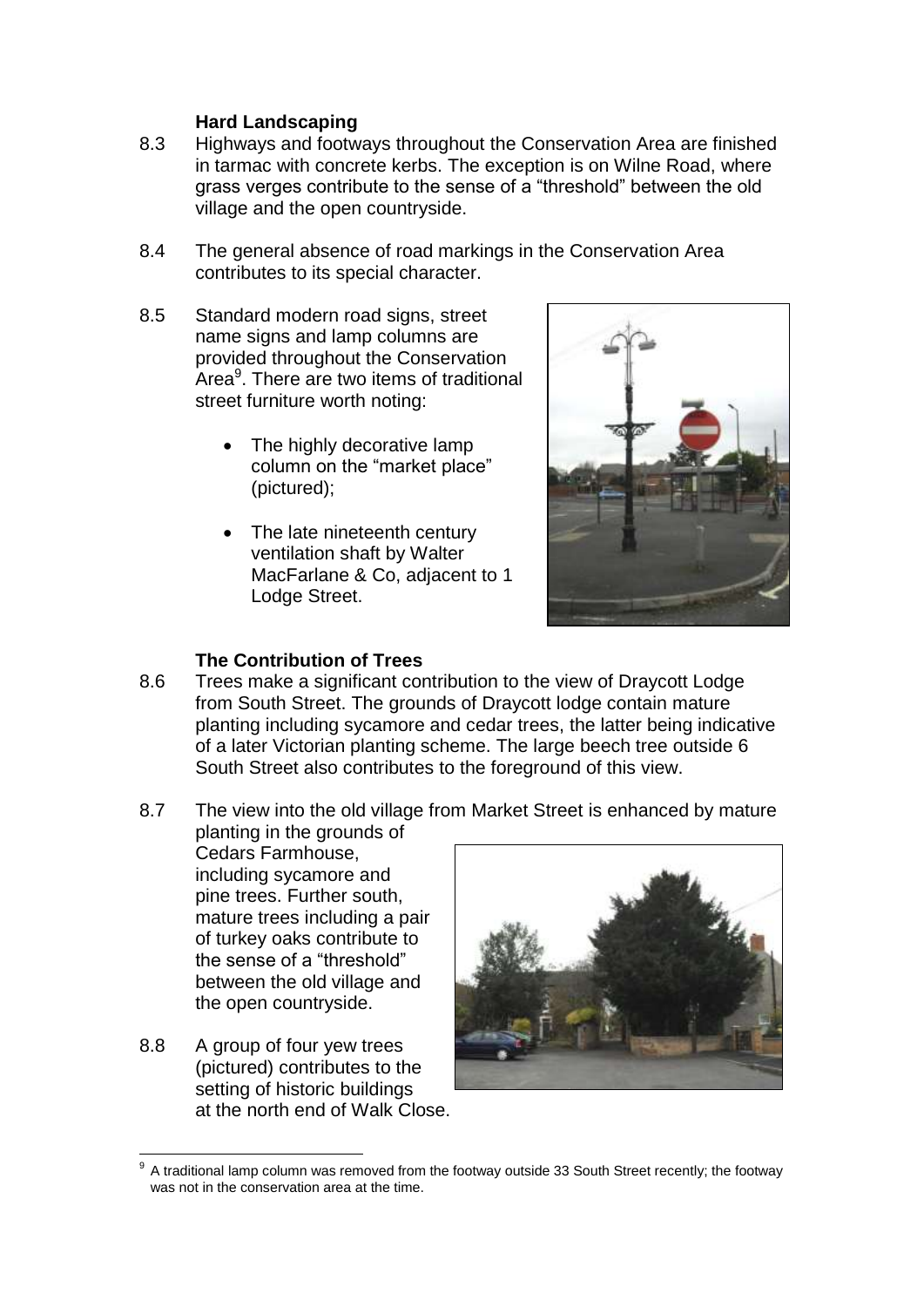# **9 Opportunities for Enhancement**

9.1 Opportunities for enhancement are provided by **negative elements**  (those elements that detract from the special character of the area and which offer the potential for beneficial change) and **neutral elements**  (those elements that neither enhance nor detract from the character of the area).

#### **Market Place**

- 9.2 Car parking on the "market place" contributes to the commercial success of the village, but it does not contribute to Draycott's special character and pedestrian enjoyment of the space is limited.
- 
- 9.3 Consideration should be given toward ways of increasing pedestrian

enjoyment of the "market place". Any alteration to the layout and landscaping of the "market place" ought to enhance the setting of the commercial buildings that bound it and the lamp column at its centre.

#### **Non-Traditional Materials**

- 9.4 About two-fifths of the properties are roofed in concrete tile; this figure includes both traditional and modern buildings. The prevalence of this roofing material harms the special character of the area.
- 9.5 Traditional roof coverings of slate and tile contribute to the special character of the area and every effort should be made to retain them. Where opportunities arise, consideration should be given to the reinstatement of traditional roof coverings.
- 9.6 The group of semi-detached houses on the east side of Walk Close and the nearby group of three detached houses on the south side of South Street have buff brick walls and concrete tile roofs. The concentrated use of nontraditional building materials in this location harms the special character of the area.